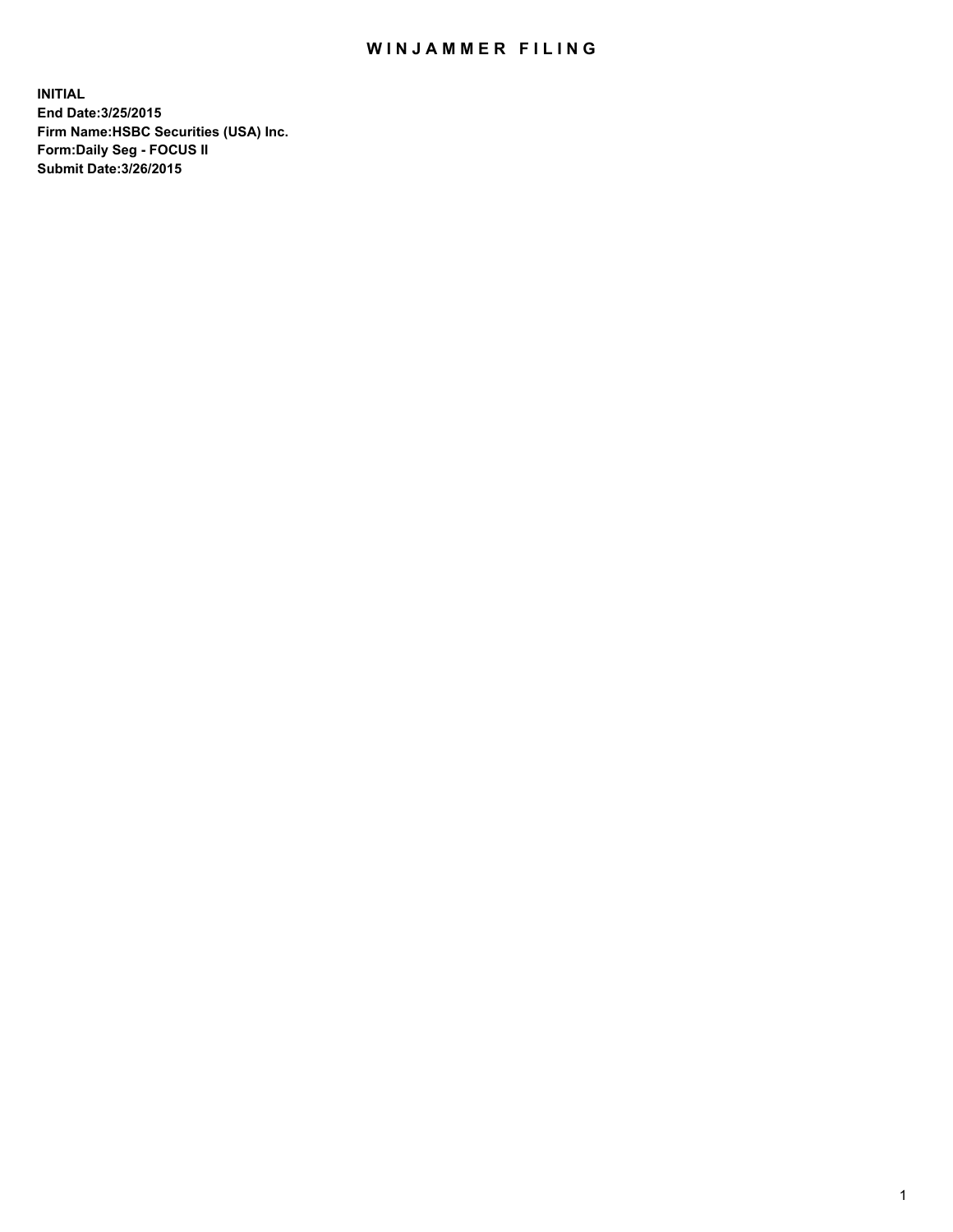## **INITIAL End Date:3/25/2015 Firm Name:HSBC Securities (USA) Inc. Form:Daily Seg - FOCUS II Submit Date:3/26/2015 Daily Segregation - Cover Page**

| Name of Company<br><b>Contact Name</b><br><b>Contact Phone Number</b><br><b>Contact Email Address</b>                                                                                                                                                                                                                         | <b>HSBC Securities (USA) Inc.</b><br>Steven richardson<br>212-525-6445<br>steven.richardson@us.hsbc.com |
|-------------------------------------------------------------------------------------------------------------------------------------------------------------------------------------------------------------------------------------------------------------------------------------------------------------------------------|---------------------------------------------------------------------------------------------------------|
| FCM's Customer Segregated Funds Residual Interest Target (choose one):<br>a. Minimum dollar amount: ; or<br>b. Minimum percentage of customer segregated funds required:%; or<br>c. Dollar amount range between: and; or<br>d. Percentage range of customer segregated funds required between:% and%.                         | 50,000,000<br>00<br>0 <sub>0</sub>                                                                      |
| FCM's Customer Secured Amount Funds Residual Interest Target (choose one):<br>a. Minimum dollar amount: ; or<br>b. Minimum percentage of customer secured funds required:%; or<br>c. Dollar amount range between: and; or<br>d. Percentage range of customer secured funds required between:% and%.                           | 10,000,000<br>0 <sub>0</sub><br>00                                                                      |
| FCM's Cleared Swaps Customer Collateral Residual Interest Target (choose one):<br>a. Minimum dollar amount: ; or<br>b. Minimum percentage of cleared swaps customer collateral required:%; or<br>c. Dollar amount range between: and; or<br>d. Percentage range of cleared swaps customer collateral required between:% and%. | 30,000,000<br><u>00</u><br><u>00</u>                                                                    |

Attach supporting documents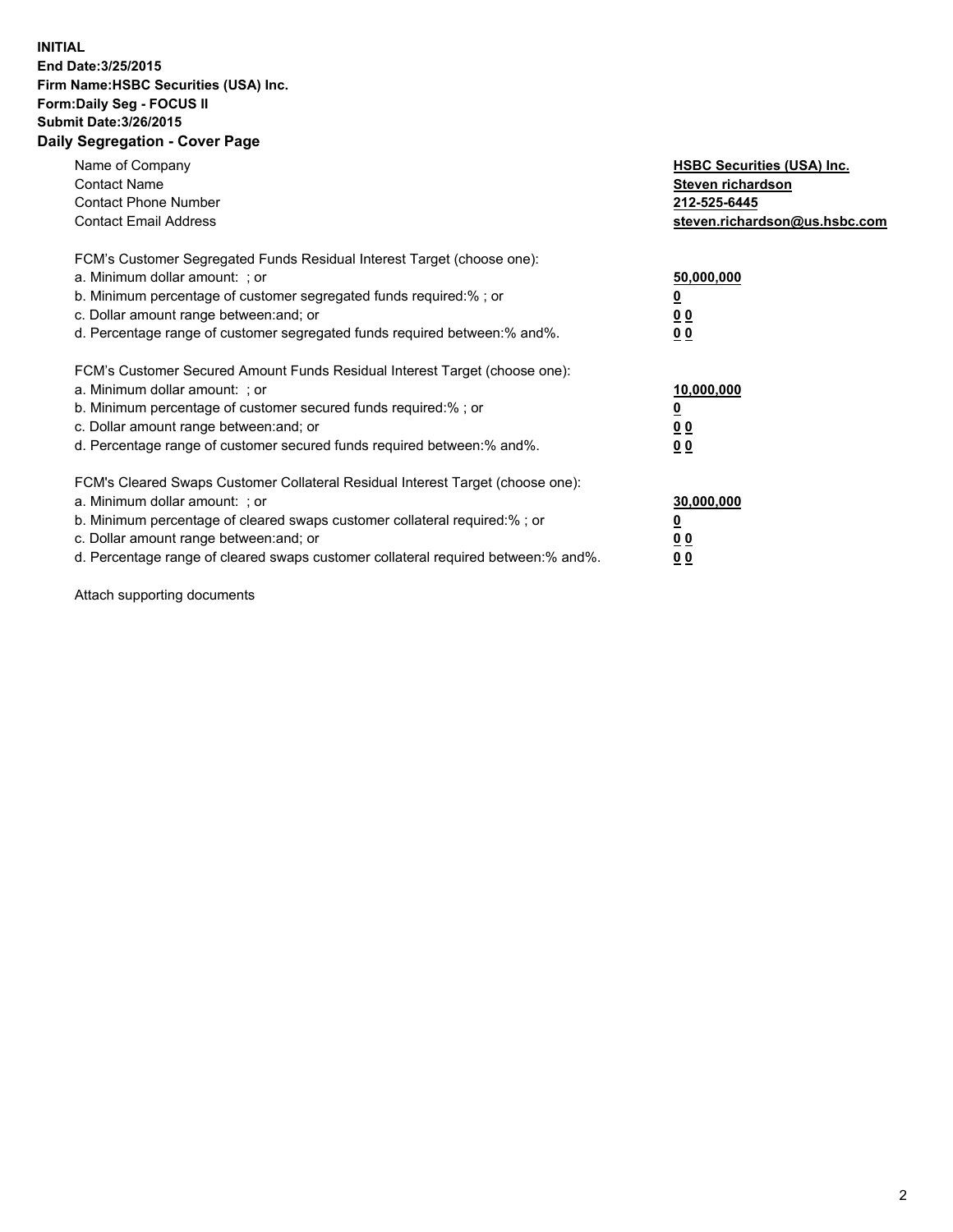**INITIAL End Date:3/25/2015 Firm Name:HSBC Securities (USA) Inc. Form:Daily Seg - FOCUS II Submit Date:3/26/2015 Daily Segregation - Secured Amounts**

Foreign Futures and Foreign Options Secured Amounts Amount required to be set aside pursuant to law, rule or regulation of a foreign government or a rule of a self-regulatory organization authorized thereunder **0** [7305] 1. Net ledger balance - Foreign Futures and Foreign Option Trading - All Customers A. Cash **131,900,840** [7315] B. Securities (at market) **29,874,865** [7317] 2. Net unrealized profit (loss) in open futures contracts traded on a foreign board of trade **11,490,772** [7325] 3. Exchange traded options a. Market value of open option contracts purchased on a foreign board of trade **0** [7335] b. Market value of open contracts granted (sold) on a foreign board of trade **0** [7337] 4. Net equity (deficit) (add lines 1. 2. and 3.) **173,266,477** [7345] 5. Account liquidating to a deficit and account with a debit balances - gross amount **943,486** [7351] Less: amount offset by customer owned securities **-942,241** [7352] **1,245** [7354] 6. Amount required to be set aside as the secured amount - Net Liquidating Equity Method (add lines 4 and 5) **173,267,722** [7355] 7. Greater of amount required to be set aside pursuant to foreign jurisdiction (above) or line 6. **173,267,722** [7360] FUNDS DEPOSITED IN SEPARATE REGULATION 30.7 ACCOUNTS 1. Cash in banks A. Banks located in the United States **66,700,095** [7500] B. Other banks qualified under Regulation 30.7 **0** [7520] **66,700,095** [7530] 2. Securities A. In safekeeping with banks located in the United States **74,874,865** [7540] B. In safekeeping with other banks qualified under Regulation 30.7 **0** [7560] **74,874,865** [7570] 3. Equities with registered futures commission merchants A. Cash **0** [7580] B. Securities **0** [7590] C. Unrealized gain (loss) on open futures contracts **0** [7600] D. Value of long option contracts **0** [7610] E. Value of short option contracts **0** [7615] **0** [7620] 4. Amounts held by clearing organizations of foreign boards of trade A. Cash **0** [7640] B. Securities **0** [7650] C. Amount due to (from) clearing organization - daily variation **0** [7660] D. Value of long option contracts **0** [7670] E. Value of short option contracts **0** [7675] **0** [7680] 5. Amounts held by members of foreign boards of trade A. Cash **65,965,983** [7700] B. Securities **0** [7710] C. Unrealized gain (loss) on open futures contracts **11,490,772** [7720] D. Value of long option contracts **0** [7730] E. Value of short option contracts **0** [7735] **77,456,755** [7740] 6. Amounts with other depositories designated by a foreign board of trade **0** [7760] 7. Segregated funds on hand **0** [7765] 8. Total funds in separate section 30.7 accounts **219,031,715** [7770] 9. Excess (deficiency) Set Aside for Secured Amount (subtract line 7 Secured Statement Page 1 from Line 8) **45,763,993** [7380] 10. Management Target Amount for Excess funds in separate section 30.7 accounts **35,194,817** [7780] 11. Excess (deficiency) funds in separate 30.7 accounts over (under) Management Target **10,569,176** [7785]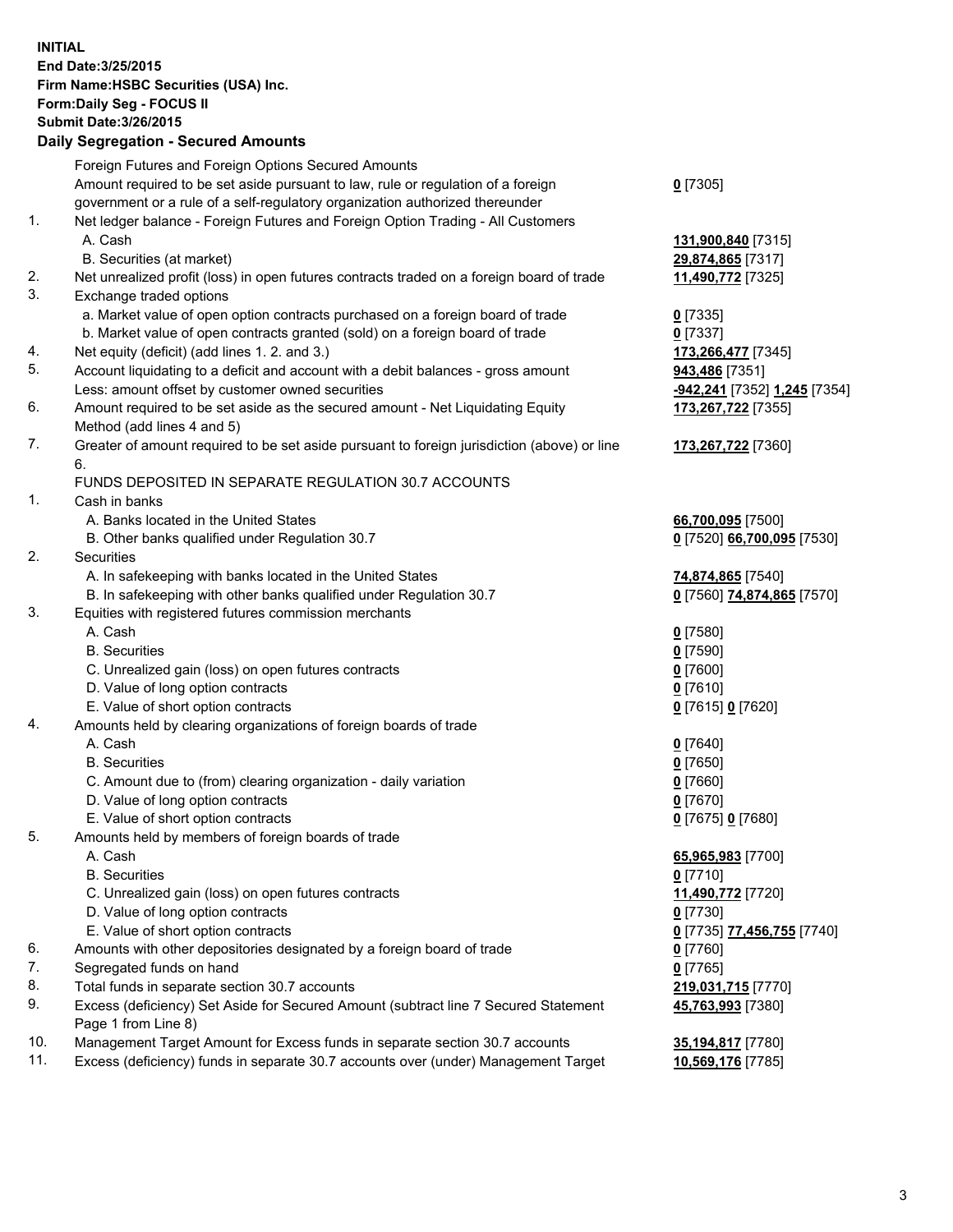| <b>INITIAL</b> | End Date: 3/25/2015<br>Firm Name: HSBC Securities (USA) Inc.<br>Form: Daily Seg - FOCUS II     |                             |  |  |  |  |
|----------------|------------------------------------------------------------------------------------------------|-----------------------------|--|--|--|--|
|                | <b>Submit Date: 3/26/2015</b>                                                                  |                             |  |  |  |  |
|                | Daily Segregation - Segregation Statement                                                      |                             |  |  |  |  |
|                | SEGREGATION REQUIREMENTS(Section 4d(2) of the CEAct)                                           |                             |  |  |  |  |
| 1.             | Net ledger balance                                                                             |                             |  |  |  |  |
|                | A. Cash                                                                                        | 164,348,643 [7010]          |  |  |  |  |
|                | B. Securities (at market)                                                                      | 676,473,133 [7020]          |  |  |  |  |
| 2.             | Net unrealized profit (loss) in open futures contracts traded on a contract market             | 12,911,766 [7030]           |  |  |  |  |
| 3.             | Exchange traded options                                                                        |                             |  |  |  |  |
|                | A. Add market value of open option contracts purchased on a contract market                    | 100,264,089 [7032]          |  |  |  |  |
|                | B. Deduct market value of open option contracts granted (sold) on a contract market            | -9,698,597 [7033]           |  |  |  |  |
| 4.             | Net equity (deficit) (add lines 1, 2 and 3)                                                    | 944,299,034 [7040]          |  |  |  |  |
| 5.             | Accounts liquidating to a deficit and accounts with                                            |                             |  |  |  |  |
|                | debit balances - gross amount                                                                  | 59,184,450 [7045]           |  |  |  |  |
|                | Less: amount offset by customer securities                                                     | -59,184,450 [7047] 0 [7050] |  |  |  |  |
| 6.             | Amount required to be segregated (add lines 4 and 5)                                           | 944,299,034 [7060]          |  |  |  |  |
|                | FUNDS IN SEGREGATED ACCOUNTS                                                                   |                             |  |  |  |  |
| 7.             | Deposited in segregated funds bank accounts                                                    |                             |  |  |  |  |
|                | A. Cash                                                                                        | 12,854,088 [7070]           |  |  |  |  |
|                | B. Securities representing investments of customers' funds (at market)                         | $0$ [7080]                  |  |  |  |  |
|                | C. Securities held for particular customers or option customers in lieu of cash (at            | 77,068,243 [7090]           |  |  |  |  |
|                | market)                                                                                        |                             |  |  |  |  |
| 8.             | Margins on deposit with derivatives clearing organizations of contract markets                 |                             |  |  |  |  |
|                | A. Cash                                                                                        | 245,191,883 [7100]          |  |  |  |  |
|                | B. Securities representing investments of customers' funds (at market)                         | 48,232,194 [7110]           |  |  |  |  |
|                | C. Securities held for particular customers or option customers in lieu of cash (at<br>market) | 599,404,890 [7120]          |  |  |  |  |
| 9.             | Net settlement from (to) derivatives clearing organizations of contract markets                | -53,400,057 [7130]          |  |  |  |  |
| 10.            | Exchange traded options                                                                        |                             |  |  |  |  |
|                | A. Value of open long option contracts                                                         | 100,264,089 [7132]          |  |  |  |  |
|                | B. Value of open short option contracts                                                        | -9,698,597 [7133]           |  |  |  |  |
| 11.            | Net equities with other FCMs                                                                   |                             |  |  |  |  |
|                | A. Net liquidating equity                                                                      | 31,216,405 [7140]           |  |  |  |  |
|                | B. Securities representing investments of customers' funds (at market)                         | 0 <sup>[7160]</sup>         |  |  |  |  |
|                | C. Securities held for particular customers or option customers in lieu of cash (at<br>market) | $0$ [7170]                  |  |  |  |  |
| 12.            | Segregated funds on hand                                                                       | $0$ [7150]                  |  |  |  |  |
| 13.            | Total amount in segregation (add lines 7 through 12)                                           | 1,051,133,138 [7180]        |  |  |  |  |
| 14.            | Excess (deficiency) funds in segregation (subtract line 6 from line 13)                        | 106,834,104 [7190]          |  |  |  |  |
| 15.            | Management Target Amount for Excess funds in segregation                                       | 50,000,000 [7194]           |  |  |  |  |
| 16.            | Excess (deficiency) funds in segregation over (under) Management Target Amount                 | 56,834,104 [7198]           |  |  |  |  |

16. Excess (deficiency) funds in segregation over (under) Management Target Amount Excess